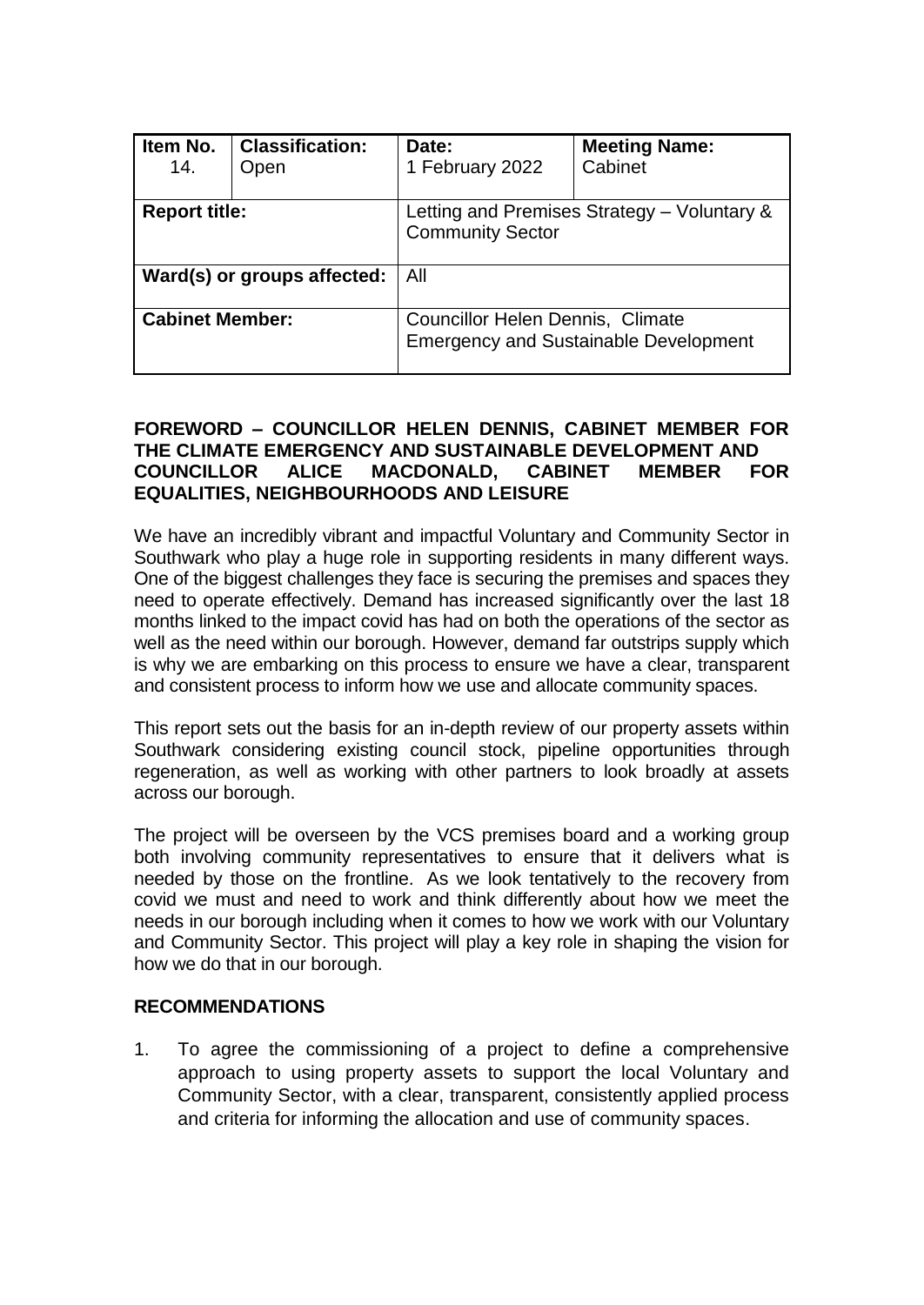- 2. To note that a specification for commissioning advisors will be developed and finalised by the VCS Premises Board which includes community representatives.
- 3. To agree to develop interim arrangements, including the piloting of a new process to match supply of premises to prioritised demand, that fulfils the council's objectives, using a draft allocations methodology.
- 4. Agree the working definition of local VCS groups in scope as set out in Appendix 1.
- 5. Agree as part of the project to develop draft model lease terms for lettings to VCS groups, in new lettings, the regularising of unlicenced occupation, and at lease renewal.
- 6. Agree to prioritise, for the time being and where it is feasible to do so, lettings for uses that demonstrate a clear contribution to advancing the objectives of Southwark Stands Together, community recovery from the coronavirus pandemic, and continuing work to establish key community and cultural centres in line with Council Plan commitments and priorities.
- 7. To require officers to report on the project's progress in approximately six months' time.

# **BACKGROUND INFORMATION**

- 8. Demand for accommodation from the Voluntary and Community Sector (VCS) has increased over the last eighteen months. The Covid-19 pandemic has drawn some community needs sharply in to focus and caused some longer standing participants in the sector to look again at how they might operate in the future. On many levels there is a renewed imperative to look at the sector's needs and the viability of models to support it.
- 9. In asset management terms the council does not have a portfolio of properties geared specifically to accommodating the Voluntary and Community Sector. Only the Sojourner Truth Centre, in Sumner Road, SE15 is orientated specifically towards VCS occupation.
- 10. Nevertheless, approximately 70 VCS groups in the borough occupy premises held in the council's commercial portfolio. The lease terms and rents on which these groups occupy is very varied, reflecting the diversity of the groups and the premises they occupy, the practice at the time the leases were granted (some date back decades), and the degree of support the group in question received according to the council's evolving priorities.
- 11. The use of the council's existing stock of buildings to meet the needs of the third sector is becoming progressively more problematic and costly; without necessarily aligning with the council's corporate objectives.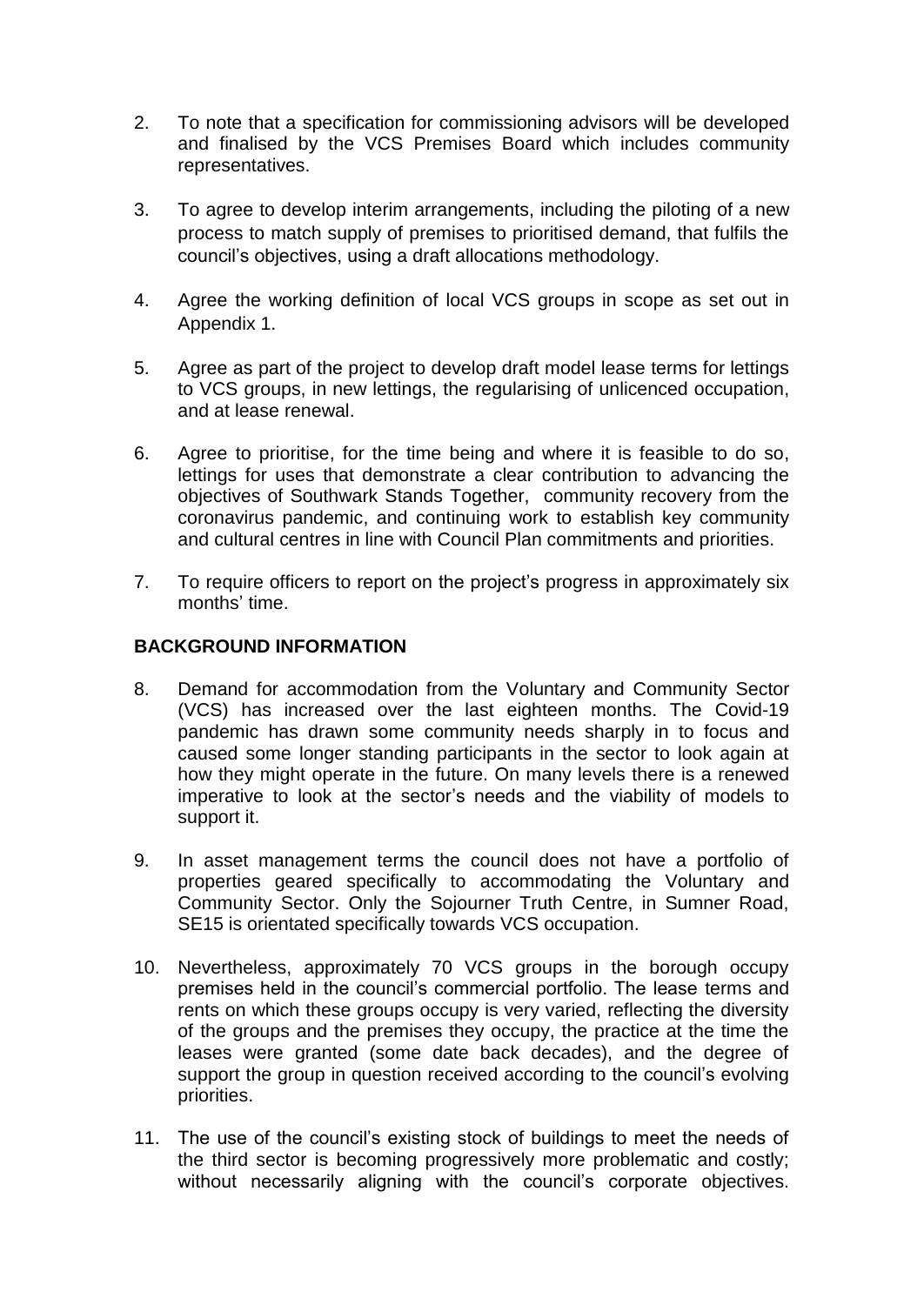Property is a high cost commodity and groups seek to occupy whatever premises they can get, rather than those that genuinely suit, and are sufficiently well matched to their operating needs and capacity to run buildings safely, in an environmentally responsible way, that maximises benefit and opportunity for the whole community.

12. Part of the solution is considered to lie in the development pipeline, where a new supply of good quality accommodation is opening up in the short to medium term, with the potential to strategically improve the council's offer to the VCS in an actively managed way. This is not to overlook the potential in existing assets, including Tenant and Resident Halls, operational buildings (including the schools estate) from which the council delivers services and those of partner agencies, which may be capable of delivering more.

# **KEY ISSUES FOR CONSIDERATION**

# **Opportunities in new and existing assets**

- 13. Faced with the difficult and frequently costly challenge of deploying existing buildings to meet VCS accommodation needs, a more sustainable solution may be found in the supply of new assets beginning to emerge from Southwark's development pipeline. This refers to community space that has been required in the planning process, in the course of development in the borough.
- 14. Work is underway to understand how these new assets can best be utilised to support the VCS, matching accommodation against community need within an overall accommodation strategy, which also takes into account how existing premises can most effectively be used. The new buildings may provide opportunities for single operators with broad community access, a network of neighbourhood community facilities, or community hubs; or a balanced mix of all three.
- 15. To bring this forward three key pieces of work will be commissioned:
	- **A study of needs, spaces and use**, to identify current and anticipated demand, review the assets available to satisfy this demand, looking also at how assets are used currently;
	- **The development of a community spaces strategy** to make the best use of our buildings for the whole community. This will be informed by the first workstream, looking at how the portfolio might be shaped in response, including any investment requirements and alignment with climate strategy;
	- **An updated policy on the allocation of our community buildings**, prioritising uses that will help make Southwark fairer and reduce **disadvantage**, including a transparent rent policy and lease terms, and an allocations methodology. The methodology will be developed,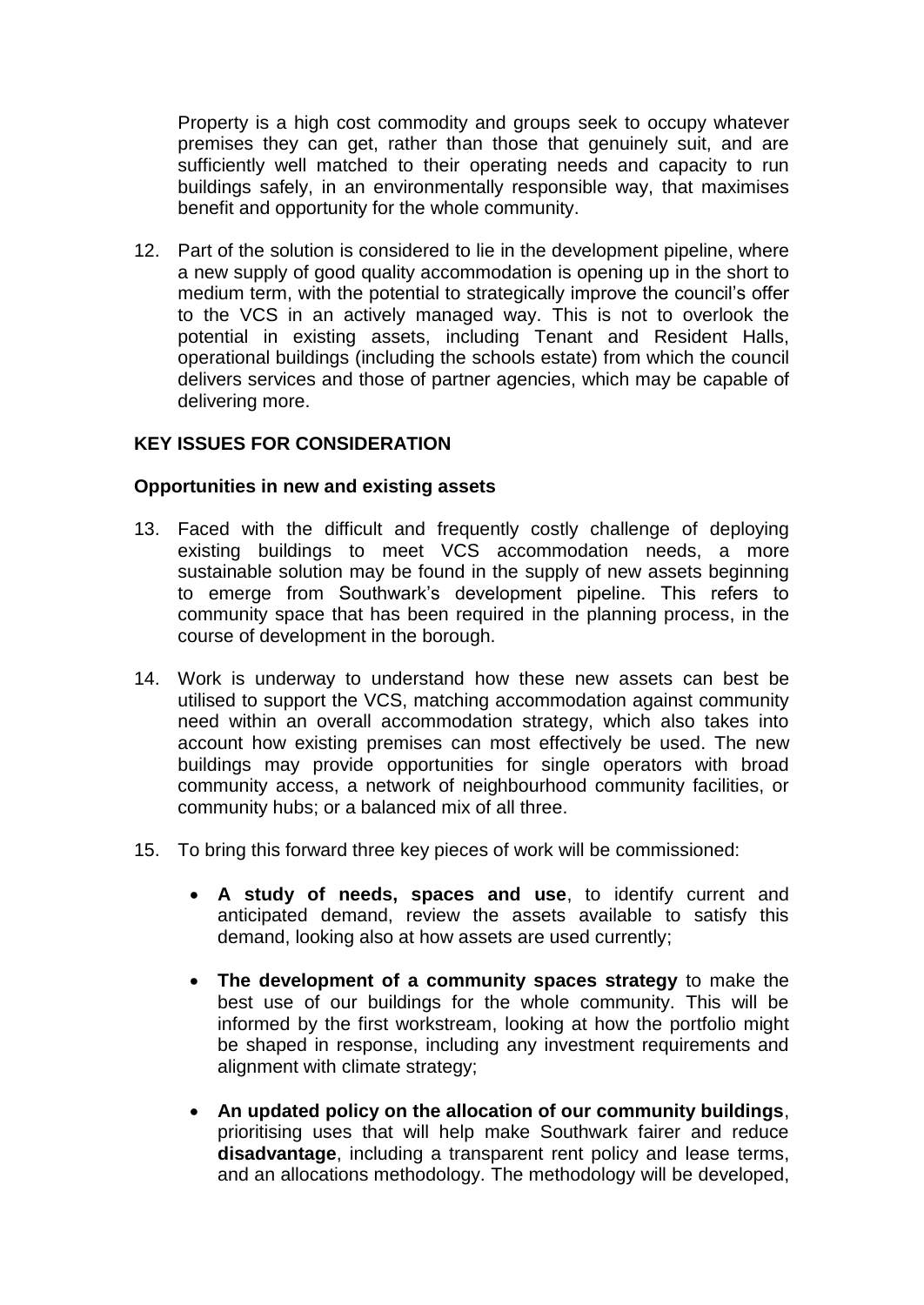in conjunction with the other workstreams identified above, to assist the decision making process in allocating premises for VCS use.

- 16. In addition to looking in detail at properties within the council's remit, the study will also explore how better outcomes can be obtained from the use of buildings in partnership with VCS groups, property owners, developers and businesses; both with the council and between themselves.
- 17. Governance of the project will be overseen by the recently formed VCS Property Board, which will establish a representative partnership group with key commissioners and users of community spaces.

#### **Priorities in the interim**

- 18. There are a number of important projects already underway, to provide a range of new community centre buildings in the course of building new homes, accommodating activities that cater for emergency community need throughout the coronavirus pandemic at least until longer term arrangements can be delivered, investment in new buildings and exploring different management arrangements for some existing ones.
- 19. The work outlined in paragraphs 14 & 15. will take time to deliver well. It will also be necessary within the lifetime of the project to absorb and respond to the aspirations of a new Council Plan, following the May 2022 local elections.

# **Policy framework implications**

- 20. In policy terms there are several points of reference to note in considering an appropriate way forward:
	- **Southwark Stands Together** cabinet report in September 2020 agreed to address the unequal investment in resources for communities we committed to: Work with resident involvement services to open up access to community spaces to a wider range of organisations.
	- **Commercial Property Asset Management Plan 2016:** requires market rents for VCS tenants, but includes the possibility of flexible lease terms
	- **Corporate Asset Management Plan 2021:** reviews the property portfolio in terms of its ability to deliver corporate objectives. Sets criteria for investment in assets.
	- **Asset Transfer Policy:** creating the possibility to transfer the management or ownership of an asset to a third party, where it is advantageous in asset terms to do so (note that this is different to registering Assets of Community Value and the Community Right to Bid).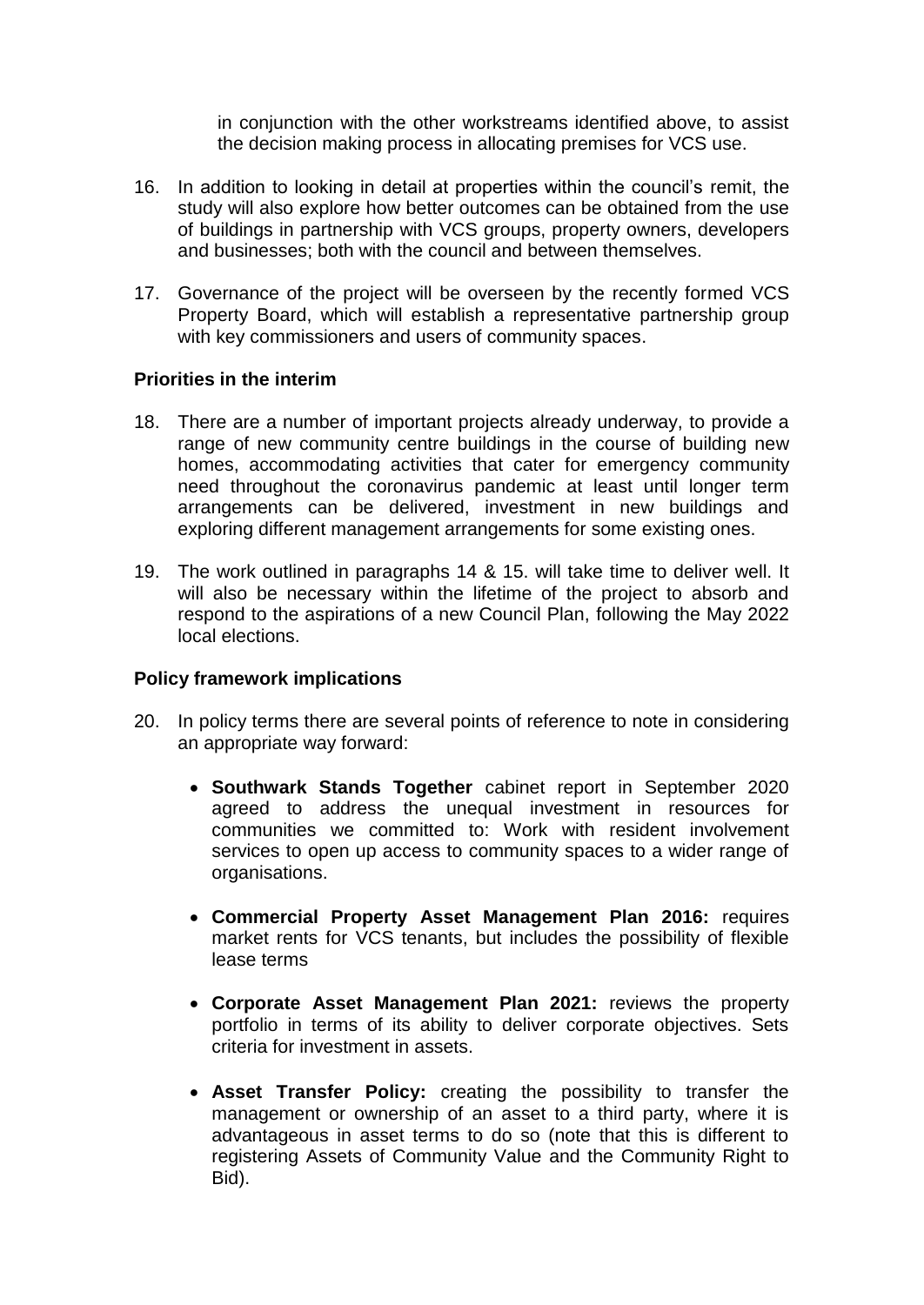- **Achieving Best Consideration, Best Value & avoiding State Aid situations**
- In **Community Support Alliance cabinet report** in October 2020 cabinet agreed to the following recommendations that have an impact on this work:

Recommendation 4 - Embedding services in neighbourhoods: Partners should embed access to existing service provision within neighbourhoods. This should include testing new ways of providing housing, employment, skills, money, social care and immigration support in local communities – including testing how support from established public & VCS providers can be made accessible in partnership with local community 'anchor' organisations rooted in each part of the borough.

Recommendation 3 – A new alliance: The council, VCS and health partners should work together to strengthen and further develop a Southwark community support alliance. This should be focused on providing social support that delivers long-term reductions in inequality, combining resources, building on the successes of the Community Hub, and founded on the vision, outcomes, principles and framework set out below.

Recommendation 12 – Supporting grassroots organisations: Community Southwark should review how capacity building support in the borough can best support the development of Southwark social/ community support alliance together with development/implementation of a formal partnership model of delivery with Voluntary and Community Sector organisations.

The VCS strategy for 2017 2022 sets out as one of its objectives to make better use of community assets to revitalise communities and create preventative places

# **Community, equalities (including socio-economic) and health impacts**

#### **Community impact statement**

- 21. The recommendations in this report begin to establish a framework, within which decisions about accommodation for VCS can be brought forward in an equal and transparent way on both a strategic and individual level. The specific community impacts for each proposal will be appraised as they are brought forward.
- 22. Some immediate priorities have been identified, which will either deliver specific Council Plan objectives or address an urgent, emergency community need.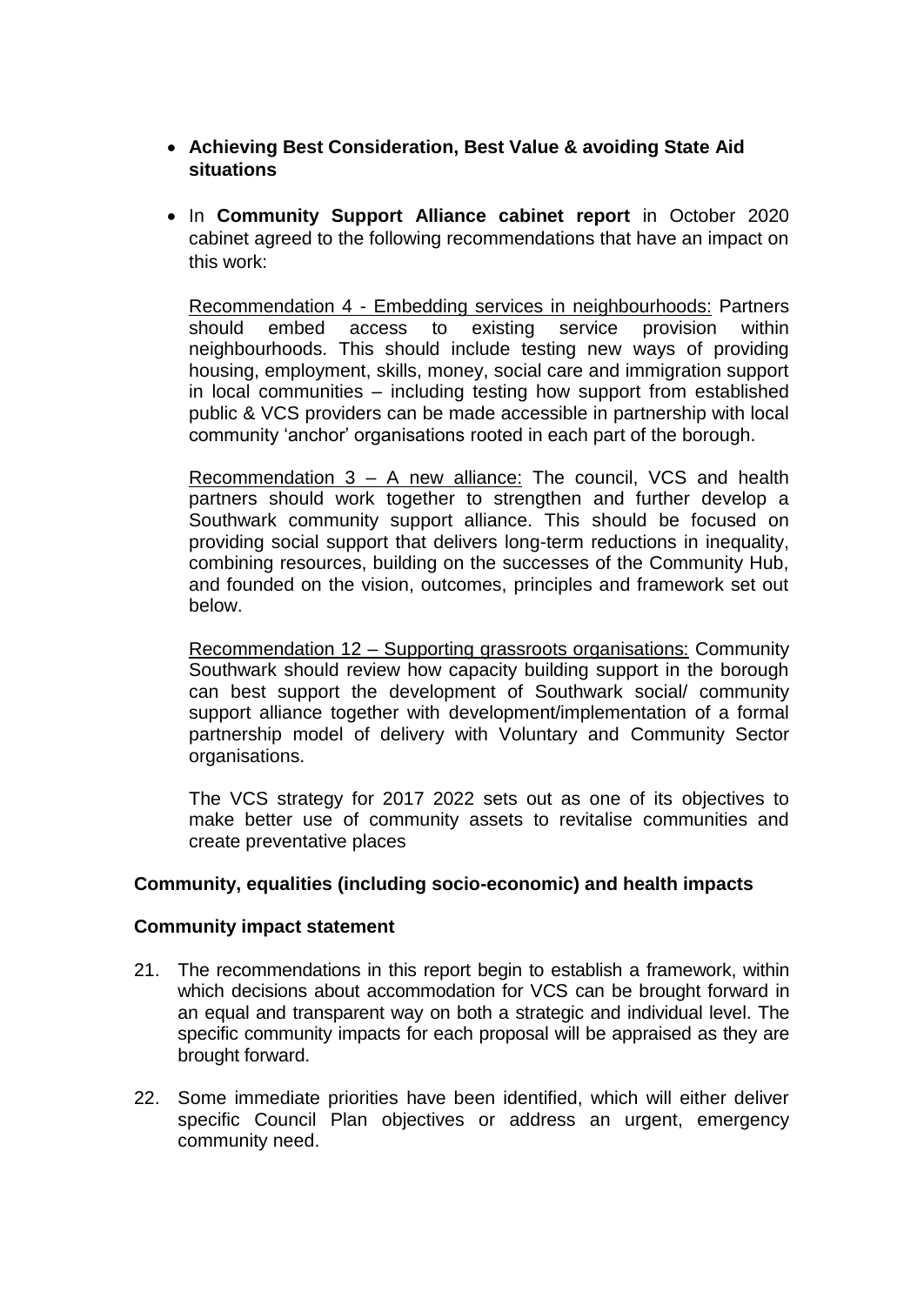# **Equalities (including socio-economic) impact statement**

- 23. The project will review demand and supply and explore the viability, for example of establishing a modern, fit for purpose VCS estate with a mix of accommodation geared towards creating equality of opportunity and access for all sectors of the community, including new, emerging group and those that do not wish to be burdened with the responsibilities and inflexibility of property leasing.
- 24. A number of the council's existing VCS occupiers have been resident in their premises for long periods of time. Premises are scarce and opportunities for new and emerging groups that may be vitally important to the borough are limited. The terms of the leases the council grants can be geared towards periodic review of the continuing community contribution of a given occupier.
- 25. Alongside the allocations methodology to be developed, the council will explore the use of Community Benefit Assessment Tools, used to determine a cash equivalent which may then be deducted against rents charged on a case by case basis, building in transparency, consistency and review.

# **Public Sector Equalities Duty & Southwark Stands Together**

- 26. The review seeks to open up access to community spaces to a wider range of organisations and individuals, based on a clear understanding of community need including the needs of people with Protected Characteristics.
- 27. Comprehensive Equalities Impact Analysis will be undertaken throughout, to accompany the work and assess the key recommendations of the project as they emerge and are reported for decision.

# **Health impact statement**

- 28. The recommendations in this report are the first steps towards a comprehensive review of how the council can work with the Voluntary and Community Sector, through the use of property assets. The sector directly addresses a broad wellbeing and health agenda.
- 29. Amongst its interim recommendations the report emphasises the importance of supporting uses that are helping to alleviate inequalities and situations created or exacerbated by the coronavirus pandemic. They are experiencing increased demand, but also growing accommodation pressures, where "meanwhile" arrangements entered into during the height of the pandemic are now coming to an end as buildings begin to reopen for their original use e.g Tenant and Resident Halls.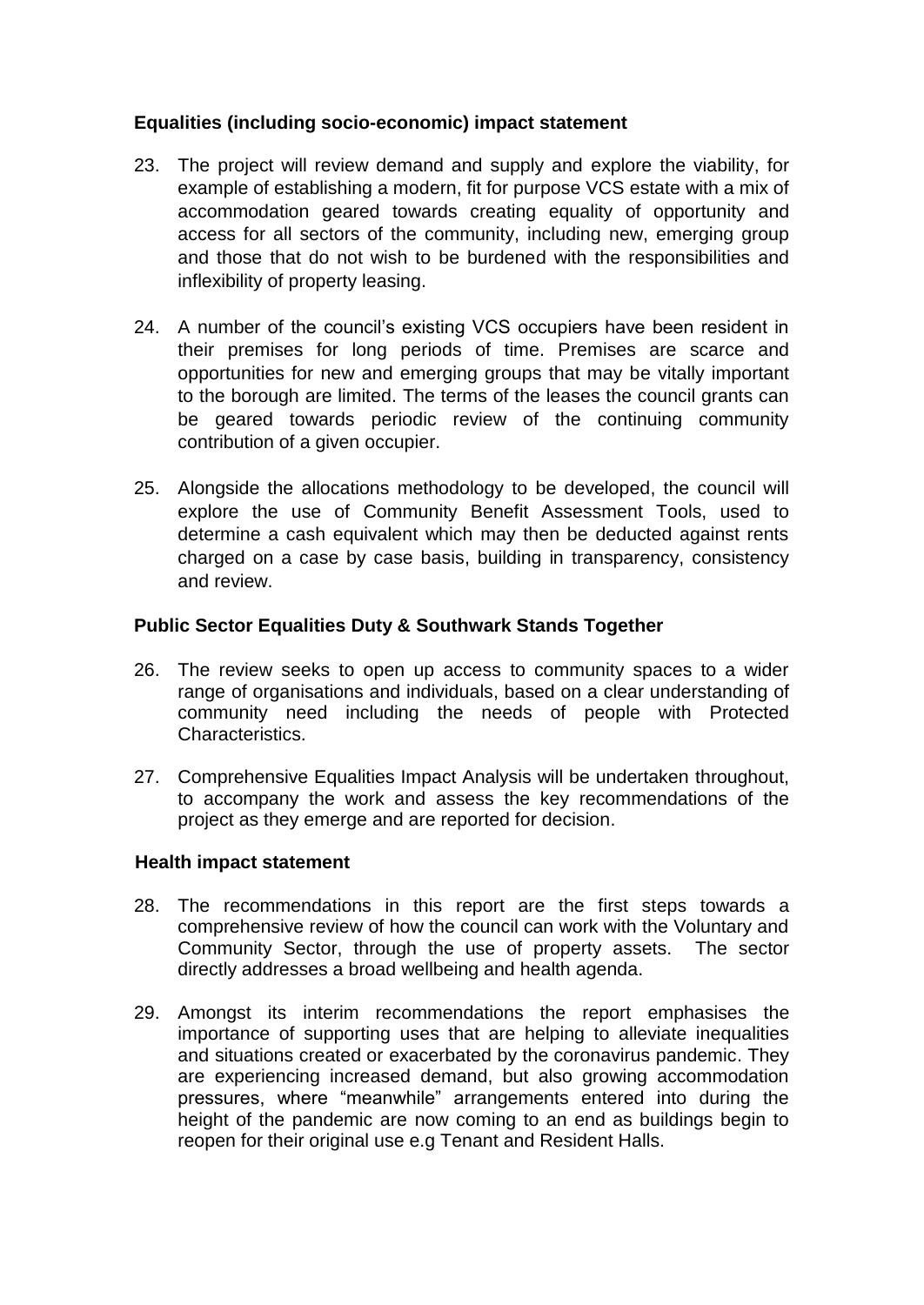# **Climate change implications**

- 30. The existing portfolio is dated and generally has not been upgraded in any way to begin to address the challenges of Climate Emergency. The studies now being brought forward will give full consideration to the opportunity to achieve efficiencies in environmental performance in terms of individual buildings and the overall strategy to be adopted.
- 31. By utilising new buildings there is a better opportunity to deliver benefits across the VCS estate. Nevertheless, given the rapid pace of change (and innovation) in this area, some degree of adaptation and retrofitting may be needed and budgets will need to be identified to deliver this.

# **Resource implications**

- 32. A significant part of the councils commercial letting stock is dated, performs poorly in environmental and compliance terms, and will need investment if it is to continue in its existing use.
- 33. Traditionally this stock has provided a means of accommodating VCS occupiers on relatively flexible terms because other demand has been limited; particularly in the case of groups which have the capacity to attract funding to invest in their premises in return.
- 34. The issues in continuing on this basis are mounting. Even setting aside the question of rent, the occupier is still faced meeting all the other costs of running their own premises. Buildings are more costly and more complex to run than ever before; to maintain the property and keep it safe for service users and other visitors.
- 35. New premises could help to alleviate a number of these concerns, although careful consideration will need to be given to revenue and investment implications in assessing these new properties and, for example, the extent to which the premises is fitted out and ready for use and potential operating costs, such establishing a management infrastructure to run a hub or network (or finding the expertise elsewhere to do so).

# **Legal implications**

36. There are no immediate legal implications at this stage. These will be fully reviewed in the course of reporting the findings from the studies referred to in paragraph 14.

# **Financial implications**

37. There are no immediate financial implications at this stage. These will be fully reviewed in the course of reporting the findings from the studies referred to in paragraph 14.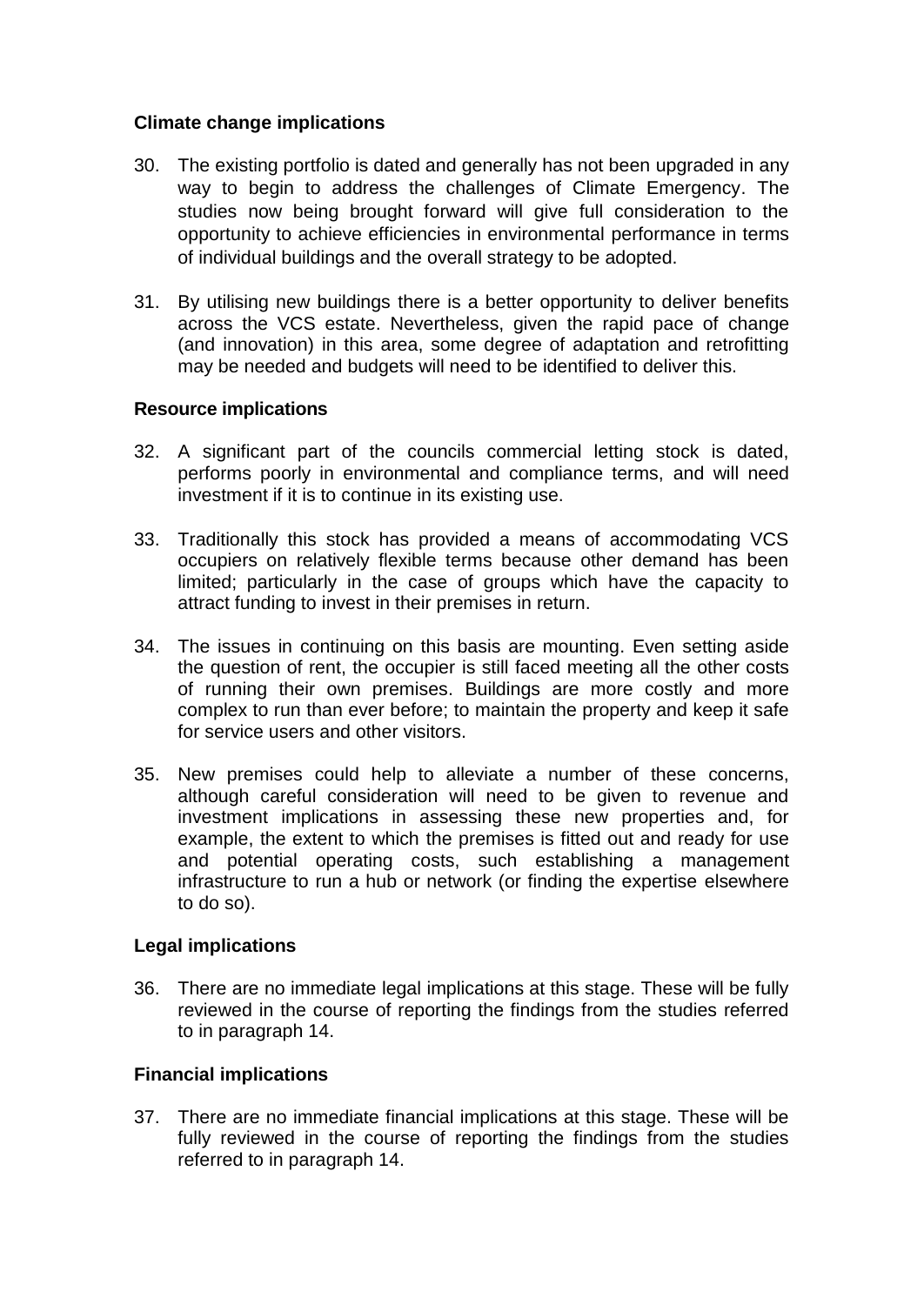- 38. It should be noted that a number of buildings that currently accommodate VCS occupiers are held in the Housing Revenue Account. The impact of proposals brought forward will also be considered in terms of incomes obtained, and which contribute to this important finding stream.
- 39. Finally, a number of existing tenants are in significant rent arrears. In the coming months we will bring forward recommendations for the treatment of rent debt and will consider the response to debt in VCS also.

# **Consultation**

- 40. Consultation will be an essential requirement in the development of the new strategy and a consultation plan will be developed in conjunction with the appointed advisors.
- 41. The council, its officers, members and advisors will seek to fully engage across Southwark's Voluntary & Community Sector, at all key stages of the project, to ensure that the community has a say in the process going forward.
- 42. The composition of the Voluntary and Community Sector Property Board is under review and will remain so, to ensure it is representative of local VCS interests and remains relevant to the project outlined in this report and beyond. A Working Group will also be formed to help move the project forward.
- 43. An initial discussion about the proposals was held as part of the Voluntary and Community Sector Liaison Meeting on 16<sup>th</sup> December and will be a recurrent agenda item going forward, as the project described in this report progresses.

# **SUPPLEMENTARY ADVICE FROM OTHER OFFICERS**

#### **Director of Law and Governance**

- 44. The report notes that there are no immediate legal implications arising at this stage, and that the legal implications will be fully reviewed in the course of reporting the findings from studies to be carried out.
- 45. The report also notes that there will be various policy implications, which have a legal basis, such as the duty of the council to obtain best consideration when disposing of properties (s123 Local Government Act 1972), the public sector equality duty contained in the Equality Act 2010 and State Aid rules.
- 46. Further legal advice will be given as the proposals envisaged by this report develop.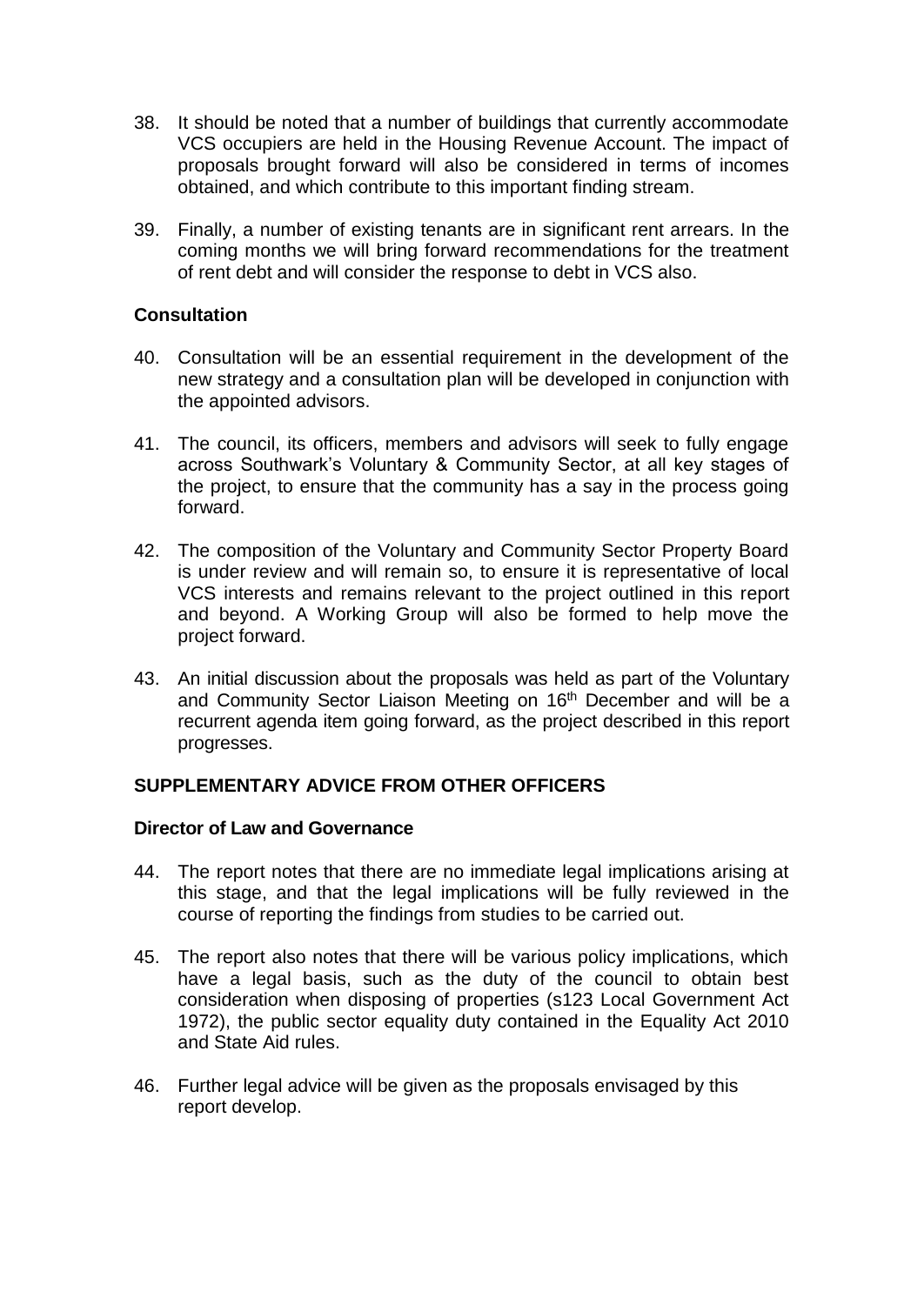# **Strategic Director of Finance and Governance**

- 47. This report is requesting cabinet to agree to a number of recommendations relating to the Lettings and Premises Strategy for the Voluntary and Community Sector, details of which are contained within the main body of the report.
- 48. The Strategic Director of Finance and Governance notes that there are no immediate financial implications at this stage and proposals emerging from the recommendations will be subject to further reports, identifying the revenue and capital investment implications for formal approval
- 49. Staffing and any other costs connected with this report to be contained within existing departmental revenue budgets.

#### **BACKGROUND DOCUMENTS**

| <b>Background Papers</b> | <b>Held At</b> | <b>Contact</b> |
|--------------------------|----------------|----------------|
| None                     |                |                |

#### **APPENDICES**

| No.        | <b>Title</b>                            |
|------------|-----------------------------------------|
| Appendix 1 | <b>Working Definition of VCS Groups</b> |

# **AUDIT TRAIL**

| <b>Cabinet</b>                                           |                                                |                        |                 |  |  |  |
|----------------------------------------------------------|------------------------------------------------|------------------------|-----------------|--|--|--|
|                                                          | Councillor Helen Dennis, Climate Emergency and |                        |                 |  |  |  |
| <b>Member</b>                                            | Sustainable Development                        |                        |                 |  |  |  |
| <b>Lead Officer</b>                                      | Eleanor Kelly, Chief Executive                 |                        |                 |  |  |  |
| <b>Report Author</b>                                     | Matthew Jackson, Head of Property              |                        |                 |  |  |  |
| <b>Version</b>                                           | Final                                          |                        |                 |  |  |  |
| <b>Dated</b>                                             | <b>20 January 2022</b>                         |                        |                 |  |  |  |
| <b>Key Decision?</b>                                     | Yes                                            |                        |                 |  |  |  |
| <b>CONSULTATION WITH OTHER OFFICERS / DIRECTORATES /</b> |                                                |                        |                 |  |  |  |
| <b>CABINET MEMBER</b>                                    |                                                |                        |                 |  |  |  |
|                                                          |                                                |                        |                 |  |  |  |
| <b>Officer Title</b>                                     |                                                |                        | <b>Comments</b> |  |  |  |
|                                                          |                                                | <b>Comments Sought</b> |                 |  |  |  |
|                                                          |                                                |                        | <b>Included</b> |  |  |  |
| Director of Law and Governance                           |                                                | Yes                    | Yes             |  |  |  |
| Strategic Director of                                    |                                                | Yes                    | Yes             |  |  |  |
| <b>Finance and Governance</b>                            |                                                |                        |                 |  |  |  |
| <b>Cabinet Member</b>                                    |                                                | Yes                    | Yes             |  |  |  |